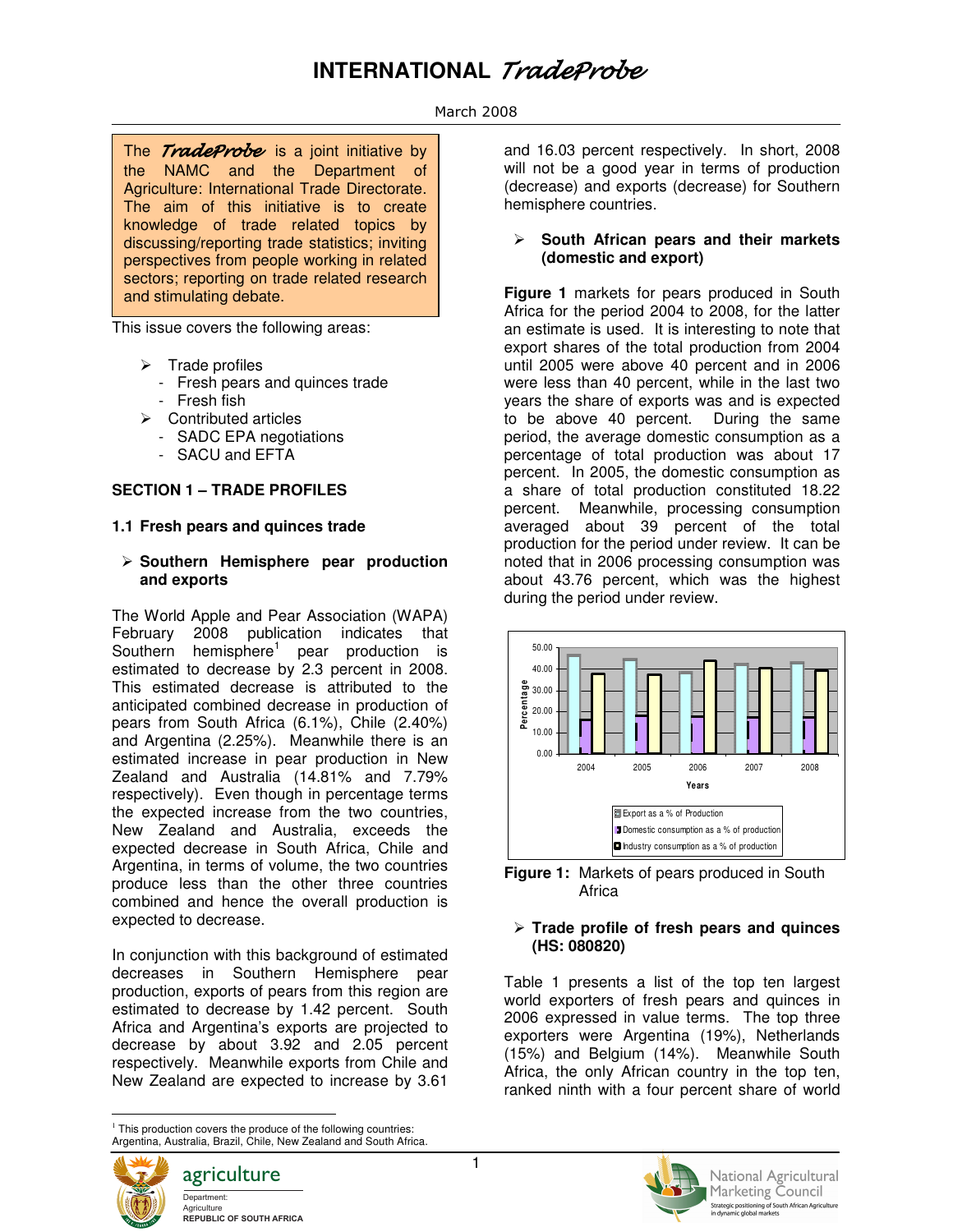exports. The other southern hemisphere country in the top ten list other than the leading exporter Argentina or South Africa, was Chile ranking seventh with a six percent share of world exports.

| <b>Table 1:</b> Leading world exporters of fresh pears |
|--------------------------------------------------------|
| and quinces in 2006 (HS: 080820)                       |

| Exporters                           | Value<br>exported<br>in 2006.<br>in US\$<br>thousand | Quantity<br>exported in<br>2006 | Share in<br>world<br>exports,<br>℅ |
|-------------------------------------|------------------------------------------------------|---------------------------------|------------------------------------|
| World est.                          | 1,792,688                                            | 2,202,719                       | 100                                |
| Argentina                           | 335.106                                              | 435.356                         | 19                                 |
| Netherlands                         | 264.097                                              | 252.860                         | 15                                 |
| Belgium                             | 255.050                                              | 246.286                         | 14                                 |
| Italv                               | 184.180                                              | 175.092                         | 10                                 |
| China                               | 147,682                                              | 375,234                         | 8                                  |
| <b>United States</b>                | 132,970                                              | 145.778                         |                                    |
| Chile                               | 104.296                                              | 115.668                         | 6                                  |
| Spain                               | 100.843                                              | 122.784                         | 6                                  |
| South Africa                        | 68,601                                               | 118.107                         | 4                                  |
| Portugal<br>$\cdot$ $\cdot$ $\cdot$ | 38,974                                               | 46,383                          | 2                                  |

Source: ITC calculations based on COMTRADE statistics

**Table 2** shows a list of the top ten world importers of fresh pears and quinces in 2006. The three leading importers were Germany (12%), Russian Federation (11%) and United Kingdom (8%). There was no African country in the top ten world importers of this product. The only Southern Hemisphere country in the top ten was Brazil ranking ninth with a four percent share of world imports.

## **Table 2:** List of world leading importers of fresh pears and quinces in 2006 (HS:

| 180820) |  |
|---------|--|
|         |  |

| Importers             | Value<br>imported in<br>2006. in US\$<br>thousand | Quantity<br>imported<br>in 2006 | Share<br>in world<br>imports,<br>% |
|-----------------------|---------------------------------------------------|---------------------------------|------------------------------------|
| World est.            | 1.821.469                                         | 2,168,680                       | 100                                |
| Germany               | 209.806                                           | 187,255                         | 12                                 |
| Russian<br>Federation | 203,009                                           | 326.964                         | 11                                 |
| United Kingdom        | 150.979                                           | 126.371                         | 8                                  |
| Netherlands           | 121.607                                           | 140.101                         |                                    |
| <b>United States</b>  | 119.879                                           | 89.586                          | 7                                  |
| France                | 113.981                                           | 118.649                         | 6                                  |
| Italy                 | 97.894                                            | 111,816                         | 5                                  |
| Mexico                | 80.456                                            | 89.068                          | 4                                  |
| Brazil                | 78.527                                            | 124.927                         | 4                                  |
| Canada                | 76.108                                            | 91.861                          |                                    |

Source: ITC calculations based on COMTRADE statistics

**Table 3** presents the top ten export destinations of fresh pears and quinces exported by South Africa in 2006. The top three export destinations of fresh pears and quinces by South Africa were the United Kingdom (23%), Netherlands (18%), and the Russian Federation (13%). There was no African country in the top ten export destinations of fresh pears and quinces exported

by South Africa. It is noteworthy that in the top ten list of importers of this product from South Africa were three Asian countries - Malaysia (4%), Singapore (4%), and United Arab Emirates (3%).

| ∠∪∪o                        |            |            |
|-----------------------------|------------|------------|
|                             | Exported   | Share in   |
| Importers                   | value 2006 | South      |
|                             | in US\$    | Africa's   |
|                             | thousand   | exports, % |
| World est.                  | 68.601     | 100        |
| United Kingdom              | 15.649     | 23         |
| Netherlands                 | 12,475     | 18         |
| Belgium                     | 9.237      | 13         |
| <b>Russian Federation</b>   | 4,606      |            |
| Germany                     | 3,679      | 5          |
| Switzerland                 | 2.658      | 4          |
| Malaysia                    | 2,458      | 4          |
| France                      | 2,448      | 4          |
| Singapore                   | 1,934      | 3          |
| <b>United Arab Emirates</b> | 1,840      | 3          |

|      | <b>Table 3:</b> South Africa's export markets for fresh |
|------|---------------------------------------------------------|
| nnnn | pears and quinces (HS: 080820) in                       |

Source: ITC calculations based on COMTRADE statistics

The UK was the largest export destination of pears and quinces exported by South Africa in 2006. **Figure 2** presents the top 10 imports origins of fresh pears and quinces imported by the UK in 2006.

The UK market as destination for pears and quinces in 2006 represented 8 percent of world imports of this product and ranked third in the world. South Africa ranked third as an exporter of this product to the UK, constituting an 18 percent share of the UK imports. The leading two exporters of this product with their shares of UK's imports, in value terms, were the Netherlands (35%) and Belgium (18%). In the Southern Hemisphere, Argentina came ninth with a 2 percent share of the UK market.



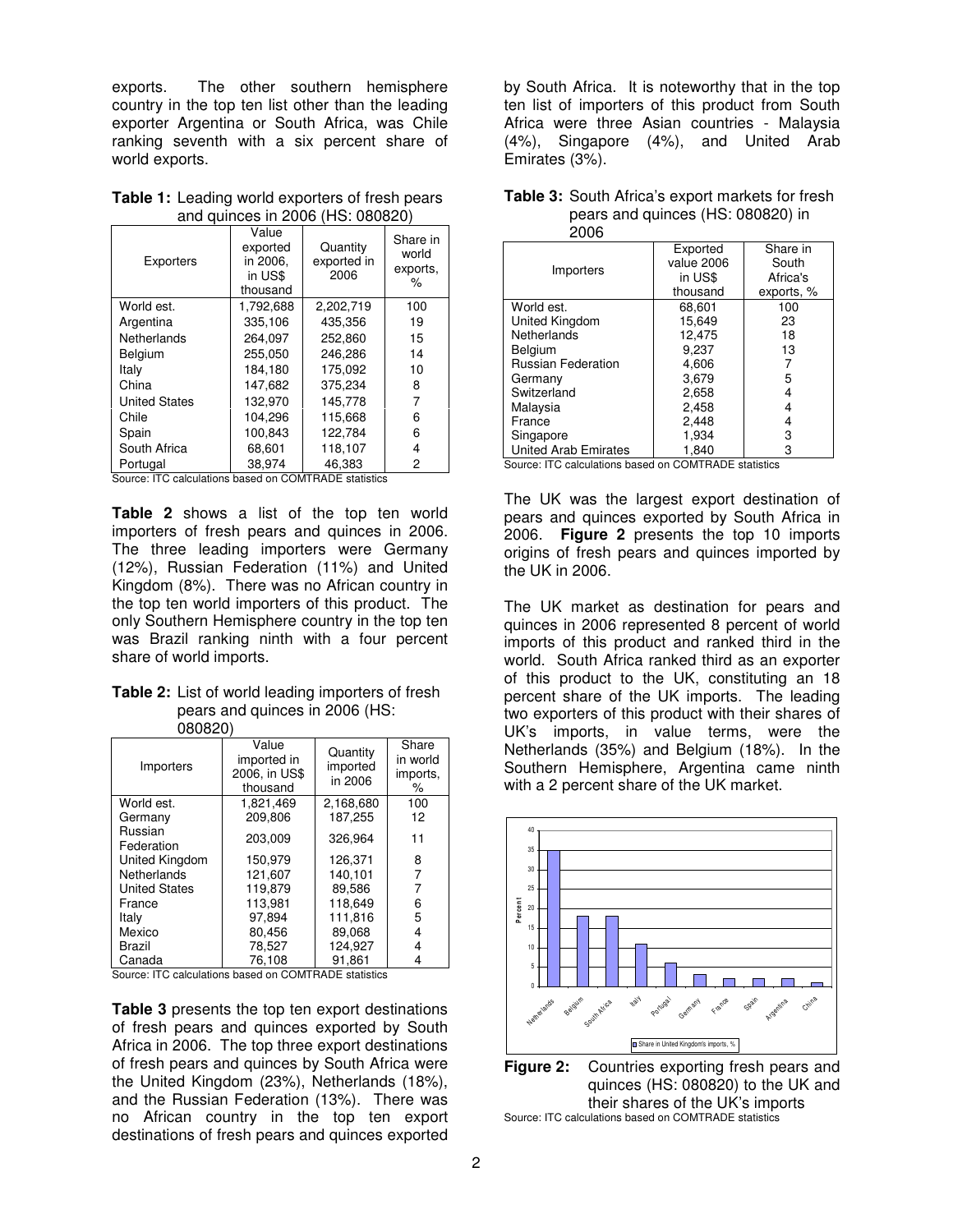#### **1.2 Fresh fish trade**

#### **World fresh fish production and trade**

The period from 1996 to 2001 has experienced an approximate **231 percent increase** in worldwide fish production. Since the 1980s, developing countries have played a leading role as producers of fish products with the Asian countries taking the lead.

The share of developing countries production in world fish production increased from 42 percent in 1961 to about 71 percent in 2001. Increasing fish production from developing countries caused trade in fish products to increase more rapidly. On the other hand, fish product trade has been driven by increasing consumption in the developing countries.

These increases in consumption were the result of increases in population sizes and disposable incomes. The world fish consumption in 2001 also doubled from what it was in 1973 with 90 percent of that drastic increase accounted for by the developing countries.

Globally, about 72 percent of the total fish catch is used for direct human consumption. The remainder (26%) is used for the production of fishmeal and oil. Thirty-one percent of all products directed for human consumption are eaten fresh and 35 percent is frozen. Another 16 percent is processed as cured fish (dried, salted, smoked) and 18 percent as canned fish. Thus, 31 percent is consumed within the first two weeks after capture and 69 percent preserved in some form or another for later consumption. Thirty-nine percent of the total catch is sold at the international markets.

#### **Tariffs in fish trade**

**Table 4** presents average tariffs for seafood products in 2003. The fish and fish product tariff structure are generally different and higher in developing countries. Countries such as Malaysia and India levy higher duties on intermediate seafood products. However India, Chile, Thailand and Kenya have an identical tariff structure for all kinds of raw fish products.

**Table 5** presents the bound tariffs of fish products before and after the Uruguay Round (UR) agreement. It is clear that the UR resulted in an increase in bound tariffs.

| <b>Table 4:</b> Average tariff in developed countries |
|-------------------------------------------------------|
| by type of sea food in 2003                           |

| <u>IVDE UI SEA IUUU III LUUJ</u>  |      |       |     |       |           |
|-----------------------------------|------|-------|-----|-------|-----------|
| Type                              | EU   | Japan | US  | Korea | Dev.      |
|                                   |      |       |     |       | countries |
| Raw fish                          | 10.3 | 4.3   | 0.6 | 15.3  | 19.4      |
| Intermediate                      | 4.0  | 2.0   | 1.0 | 33.0  | 22        |
| Processed                         | 16.3 | 9.0   | 3.3 | 20.0  | 23.8      |
| Courset Ahmad (2006) <sup>2</sup> |      |       |     |       |           |

Source: Ahmed (2006)<sup>2</sup>.

| Table 5: Percentage of bound tariffs before and |
|-------------------------------------------------|
| after the Uruguay Round <sup>3</sup>            |

| <b>Countries</b>                                               | <b>Before</b> | After |  |
|----------------------------------------------------------------|---------------|-------|--|
| Developed                                                      | 78            | 99    |  |
| Developing                                                     | 21            | 73    |  |
| Transition economies                                           | 73            | 93    |  |
| $P_{\text{current}}(MTTO, QODE_{\text{eff}}$ h in Abmod (0000) |               |       |  |

Source: WTO, 2005a, b in Ahmed (2006)

The world trade of fishery products is characterized by higher tariffs and the UR agreements increased the bound tariffs.

#### **Trade profile of fresh fish (HS: 0302)**

**Table 6** shows a list of the world's top ten largest exporters of fresh fish in 2006, expressed in value terms. The top three largest exporters of this product were Norway (23%), Sweden (9%) and Canada (6%). South Africa was not amongst the top ten exporters of this product and did not even make it into the top twenty. South Africa actually ranked 26 with less than 1 percent share of world exports of this product. There was no African country or any Southern Hemisphere country in the top ten exporters of this product in 2006.

| Table 6: World largest exporters of fresh fish |
|------------------------------------------------|
| (HS: 0302) in 2006                             |

| Exporters            | Value<br>exported<br>in 2006. in<br>US\$<br>thousand | Quantity<br>exported<br>in 2006 | Share in<br>world<br>exports,<br>℅ |
|----------------------|------------------------------------------------------|---------------------------------|------------------------------------|
| World est.           | 9.690.420                                            | 2.745.754                       | 100                                |
| Norway               | 2.302.622                                            | 570.264                         | 23                                 |
| Sweden               | 948.480                                              | 309.872                         | 9                                  |
| Canada               | 627.359                                              | 131,744                         | 6                                  |
| Denmark              | 537.432                                              | 161.066                         | 5                                  |
| Spain                | 445.960                                              | 106.747                         | 4                                  |
| United Kingdom       | 417.397                                              | 76.297                          | 4                                  |
| Greece               | 391.551                                              | 73.850                          | 4                                  |
| France               | 382.697                                              | 64.724                          | 3                                  |
| Netherlands          | 307.984                                              | 35.423                          | 3                                  |
| <b>United States</b> | 202,044                                              | 50,857                          | 2                                  |

Source: ITC calculations based on COMTRADE statistics

**Table 7** shows a list of the top ten largest importers of fresh fish expressed in value terms in 2006. The top three leading importers were the United States (12%), Spain (10%), and France (10%). The Table also indicates that the

 $\overline{a}$ 

 $2$  Ahmed, M. (2006). Market access and trade liberalization in

fisheries, Issue paper 4. ICTSD.

<sup>3</sup> Values reflect tariff lines. Percentages are not weighted according to trade volume or value.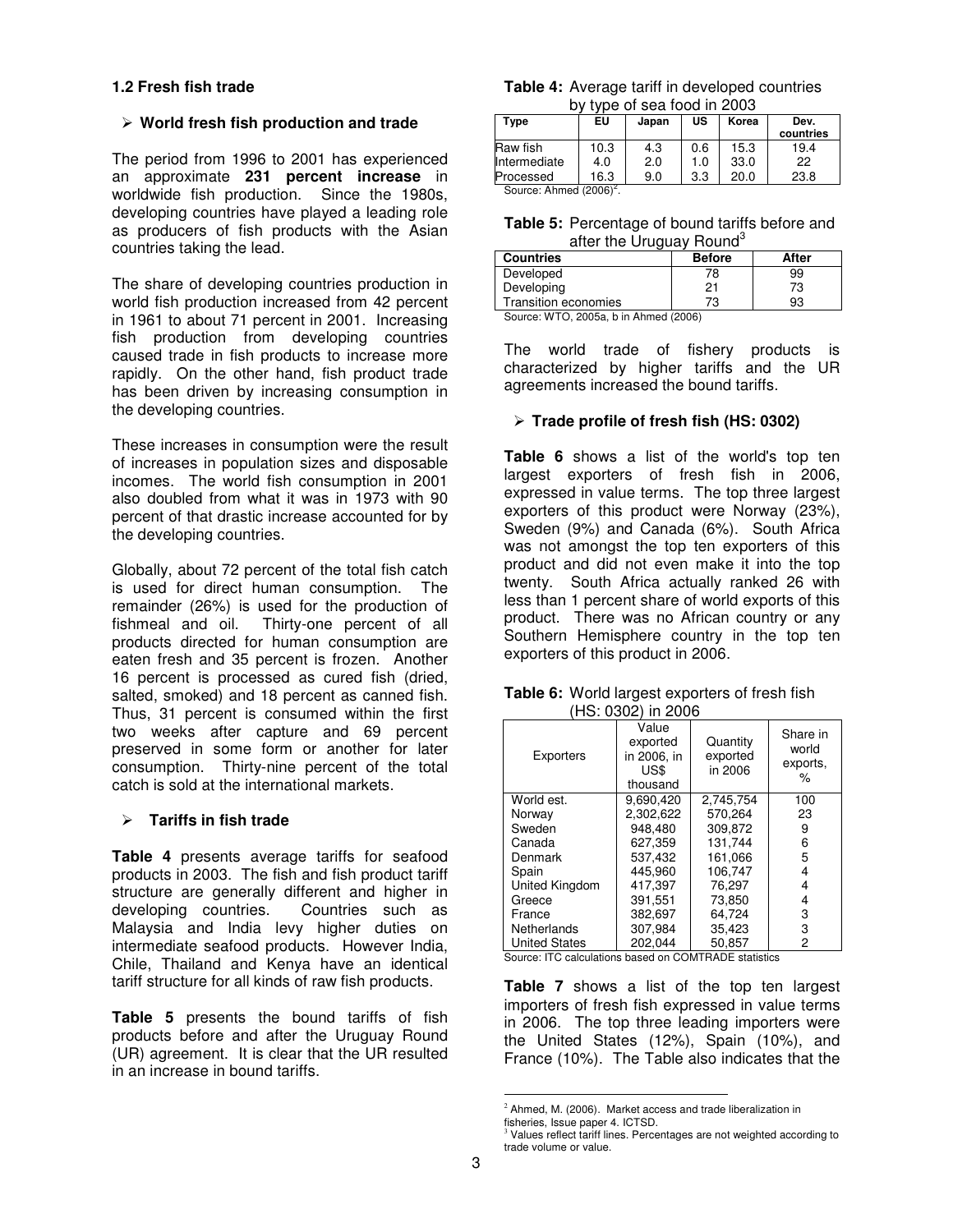top four import destinations absorb 42 percent of the world's fresh fish imports. In the list of top ten importers of this product, there was no African or Southern Hemisphere country.

**Table 7:** World largest import destination of fresh fish (HS: 0302) in 2006

| .<br>Importers       | ,<br>Value<br>imported in<br>2006. in<br>US\$<br>thousand | = - - -<br>Quantity<br>imported<br>in 2006 | Share in<br>world<br>imports,<br>$\%$ |
|----------------------|-----------------------------------------------------------|--------------------------------------------|---------------------------------------|
| World est.           | 9.517.616                                                 | 2,607,273                                  | 100                                   |
| <b>United States</b> | 1.162.400                                                 | 191.360                                    | 12                                    |
| Spain                | 981.187                                                   | 236.905                                    | 10                                    |
| France               | 975.081                                                   | 200.380                                    | 10                                    |
| Sweden               | 959.883                                                   | 216.298                                    | 10                                    |
| Italy                | 730.447                                                   | 116.217                                    |                                       |
| Japan                | 709.142                                                   | 93.404                                     |                                       |
| United Kingdom       | 536.707                                                   | 144.872                                    | 5                                     |
| Denmark              | 497.634                                                   | 286.270                                    | 5                                     |
| Germany              | 423.669                                                   | 105.513                                    | 4                                     |
| Netherlands          | 279.103                                                   | 75.806                                     | 2                                     |

Source: ITC calculations based on COMTRADE statistics

**Table 8** presents a list of the top ten largest export destinations of fresh fish exports from South Africa. South Africa's exports of this product are minimal representing less than 1 percent of world exports. The top three export destinations of exports of this product from South Africa and their shares of South Africa's exports were Spain (77%), UK (10%) and USA (8%). There were two African countries in the top ten export destinations of this product from South Africa, Mauritius and Mozambique constituting less than a percentage of South Africa's exports. There was no Southern Hemisphere country.

**Table 8:** Major export destination of fresh fish (HS: 0302) exported by South Africa in 2006

|                            | Exported   | Share in   |
|----------------------------|------------|------------|
| Importers                  | value 2006 | South      |
|                            | in US\$    | Africa's   |
|                            | thousand   | exports, % |
| World est.                 | 73.336     | 100        |
| Spain                      | 56.314     | 77         |
| United Kingdom             | 7.460      | 10         |
| <b>United States</b>       | 5,584      | 8          |
| Japan                      | 1.086      |            |
| France                     | 828        |            |
| Portugal                   | 442        |            |
| Ship stores and<br>bunkers | 365        | ი          |
| Mozambique                 | 171        |            |
| <b>Mauritius</b>           | 162        |            |
| Philippines                | 155        |            |

Source: ITC calculations based on COMTRADE statistics

Spain was the biggest export destination of fresh fish exported by South Africa in 2006. **Figure 3** presents the top ten import origins for Spain's imports of this product in 2006.

Figure 3 shows that Norway, France and Sweden were by far the top three exporters of this product to Spain compared to South Africa, which ranked ninth, constituting about 6 percent of Spain's imports. It is worth mentioning that Spain's imports of fresh fish in 2006 represented 10 percent of world imports.





#### **SECTION 2 – CONTRIBUTED ARTICLES ON TRADE RELATED ISSUES**

#### **2.1 SADC EPA negotiations**

By Joyce Letswalo and Lillian Rantho<sup>4</sup>

The implementation of Economic Partnership Agreements (EPAs) between the European Union (EU) together with the African, Caribbean and Pacific (ACP) countries was envisaged as from 1 January 2008. The World Trade Organisation waiver granted for the Cotonou agreement between the European Commission (EC) and ACP countries expired on 31 December 2007. The EC and Southern African Development Community (SADC) EPA member states agreed on a two-stage approach to the conclusion of EPAs. The first stage was to conclude an interim agreement, and thereafter the conclusion of a full agreement at a later stage. The approaches were agreed upon in order to ensure that the SADC EPA member states do not lose preferential access to the EC market after expiry of the Cotonou agreement on 31 December 2007.

At present 35 ACP countries initialled an EPA agreement. A number of Least Developed Countries did not yet initial an interim agreement. They resorted to the Everything But Arms Initiative (EBA) for EC market access after

 $\overline{a}$ 

<sup>4</sup> Respectively Deputy Director: Europe, Russia & Middle East and Assistant Director: Europe, Russia & Middle East in the Directorate International Trade, Department of Agriculture.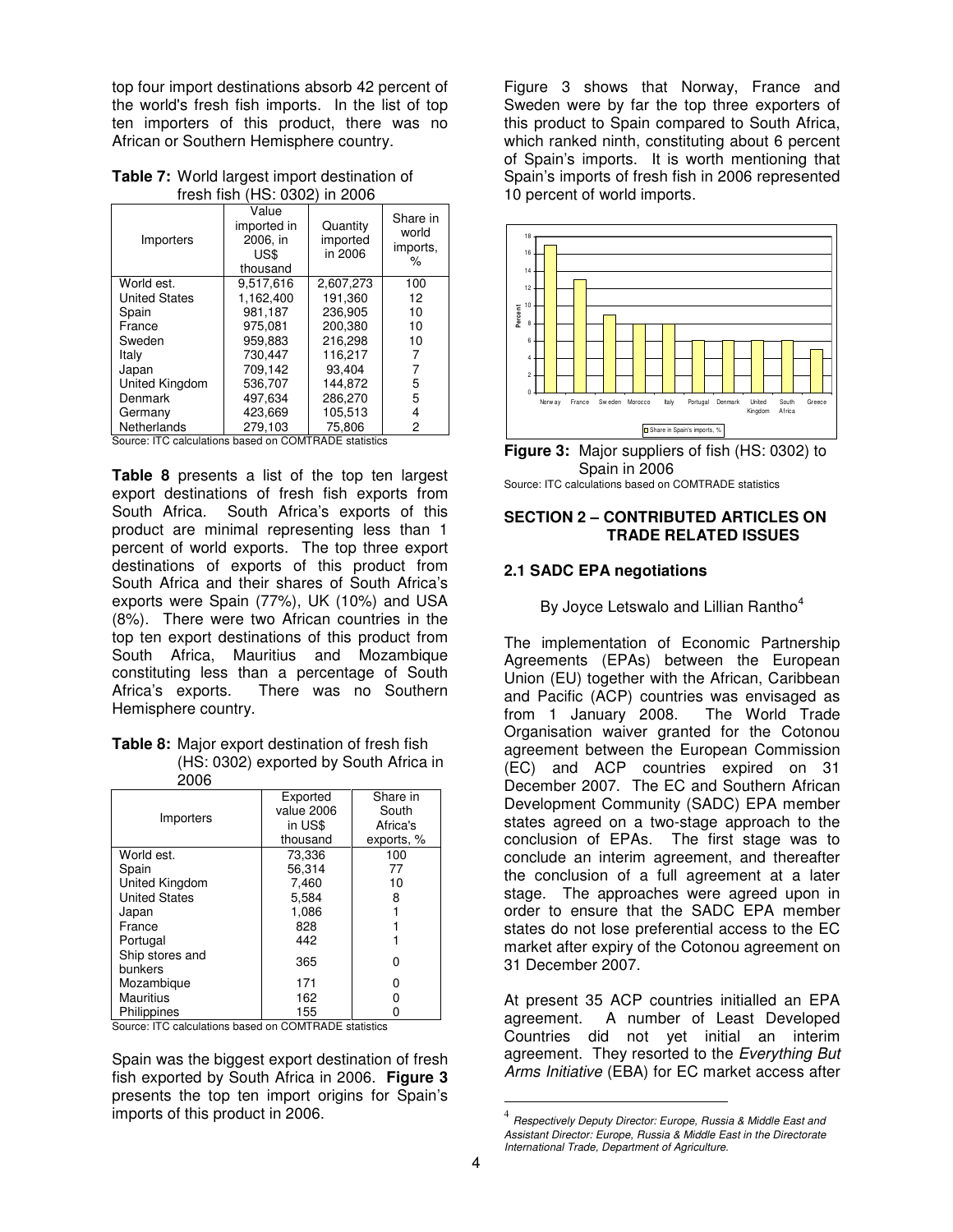expiry of the Cotonou Agreement. The Caribbean Forum (CARIFORUM) EPA completed and signed a full EPA. In the SADC EPA group, Botswana, Namibia, Swaziland, Lesotho and Mozambique initialled an interim agreement. Angola and South Africa have not yet initialled it. Tanzania joined a newly constituted EPA grouping, namely the Eastern African Community (EAC) EPA. The implementation dates for an initialled interim agreement is 1 July 2008.

The initialled interim agreement did not close the door for South Africa and Angola to participate in EPA negotiations. SACU Member States are busy with a process of finalizing tariff schedules. Negotiations towards concluding a full EPA between the EC and SADC EPA group continue. It is envisaged that a full EPA will be concluded by 31 December 2008. South Africa continues its preferential trade with the EU under the Trade, Development and Cooperation Agreement (TDCA). Angola, being a Least Developed Country, accesses the EU market through EBA preferences.

## **2.2 SACU and EFTA Free Trade Agreement<sup>5</sup>**

#### By Joyce Letswalo and Lillian Rantho

 $SACU<sup>6</sup>$  and  $EFTA<sup>7</sup>$  concluded a Free Trade Agreement in August 2005. Four agreements were negotiated that all form part of the instruments establishing the free trade area between the two sides. The main agreement covers all products falling within HS Chapters 25 to 97, including products classified by the WTO as agricultural products, but falling outside chapters 1 to 24, e.g. cotton in chapter 52 or hides and skins in chapter 41. The agreement further covers processed agricultural products, as well as fisheries. To cover agriculture and ensure WTO compatibility, three bilateral agreements on basic agricultural products (within chapters 1 to 24, excluding processed agricultural products) were negotiated with each individual EFTA Member State (Switzerland also covers Liechtenstein). The agreements will be implemented over a period of ten years after entry into force. However, the agreements are not yet implemented pending ratification by all SACU member states. The agreement would be

 $\overline{a}$ 

implemented with July 2006 as a reference period.

#### **2.2.1 Tariff preference to the agricultural industry**

#### $\ddot{\bullet}$  Main agreement - Processed Agricultural Products (PAPs)

In terms of the main agreement, SACU will enjoy immediate duty-free access into EFTA for all products covered by this agreement, with the exception of processed agricultural products. Here SACU will enjoy access that is the same as what the EU enjoys in terms of its respective agreements with the different EFTA States. This, however, does represent a substantial improvement on the market access SACU is currently enjoying. In return, SACU will gradually eliminate import duties over a period not exceeding nine years, with different phasedown modalities for different products. SACU did negotiate the right to exclude certain sensitive products, e.g. chocolate, as well as only offer partial preferences on certain other products. SACU also managed to introduce a clause that would prevent processed agricultural products that qualify for export subsidies from benefiting from preferences under this agreement. These would have to trade under Most-Favoured-Nation (MFN) conditions.

#### - SACU-Switzerland bilateral agreement

The bilateral agreement will eliminate trade barriers between SACU countries and Switzerland. Through the bilateral agreement, SACU exporters will have better market access for canned oranges, mandarins, and apricots to the Swiss market. They will also enjoy duty-free access for canned peaches, grapefruit and lemons. Cider apples and apples for distilling will be duty-free within the limits of Switzerland's World Trade Organization (WTO) market access quota. For other apples, MFN duties will be payable, except for apples in open packings exported from June 15 to July 14 which will be duty-free. Apples exported from July 15 to June 14 will also be duty-free within the limits of the WTO market access.

#### - SACU-Norway bilateral agreement

SACU exporters will face duty free access for canned fruit - Pineapple (2009.20), Pears (2008.40), Apricots (2008.50), Peaches (2008.50), and Mixtures entirely containing fruits of heading 0803 – 0810 (2008.92.01) and except for those classified under other (2008.92.09) at 20% MFN.

<sup>5</sup> SACU - Southern African Customs Union; EFTA - European Free

Trade Association<br><sup>6</sup> SACU comprises of Botswana, Lesotho, Namibia, South Africa and Swaziland<br><sup>7</sup> EETA me

EFTA member countries are Iceland, Norway, Switzerland and Lichtenstein. Switzerland and Lichtenstein constitute a customs union.